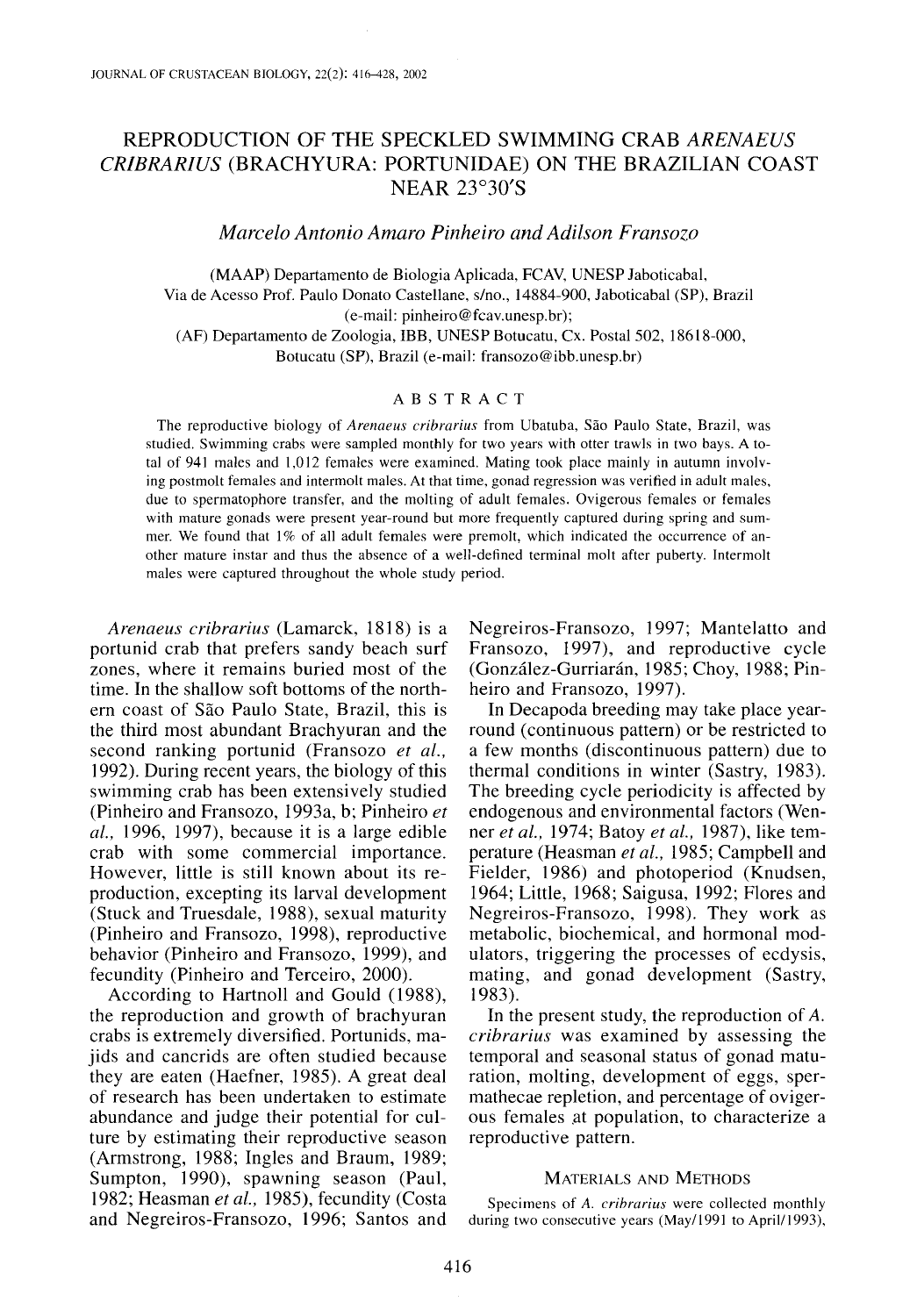

Fig. I. Average monthly values of water temperature (A), solar radiation and photoperiod (B) recorded in the sampling area over the 2-year study period.

in the North coast of Sao Paulo State, Brazil (23°25'- 23°35'S; 45°00'-45° 12'W). Samples were obtained from Fortaleza Bay (first year) and Ubatuba Bay (second year), using trawler supplied with a double-rig (15-mm mesh size, 10-mm in the cod end). During each sampled month two trawls were pulled for 90 min, increased to four 90 min trawls during September to December when the abundance of this species is known to be relatively low (Pinheiro *et al., 1996).*

After trawling, A. *cribrarius* specimens were sorted from the sediment and other organisms, packaged in plastic bags and frozen  $(-5^{\circ}C)$  until analyses, when they were defrosted and sexed. Females with triangular and suboval-shaped abdomens were considered juvenile and adult crabs, respectively. In males, both juvenile and adult specimens have inverted "T"-shaped abdomens, but in juvenile crabs the abdomen adheres to the thoracic sternites (Pinheiro and Fransozo, 1993b). The presence of ovigerous females was recorded. The determination of the reproductive season was obtained by analyzing the monthly proportion of ovigerous females in relation to total adult females and comparing that with percentage of females with mature gonads, registered each month.

The stage of gonad maturity was verified by macroscopic inspection of gonads (Pinheiro and Fransozo, 1998). Three stages were considered: immature, developing, and mature. Molt stages were identified following the characteristics used by Drach and Tchernigovtzeff (1967) and Yamaoka and Scheer (1970). Three categories were recognized: postmolt  $(A_1-B_2)$ , intermolt  $(C_1-C_4)$ , and premolt  $(D_0-D_4)$ . The spermathecae of each female were removed and classified as empty  $(\pm 5$ -mm spermathecal length and limp aspect) or full  $(\pm 15$ -mm spermathecal length and swollen appearance as sperm plugs). For each ovigerous female 20 eggs were removed, and the stage of embryonic development was recorded according to Boolootian *et al.* (1959). For analysis, stages 1-4 were grouped and regarded as "initial," stages 5-8 as "intermediate," and stages 9-10 as "final."

Table I. Mean values of water temperature, rainfall, photoperiod, and solar radiation in each season in the Ubatuba region (SP). Values summarize readings obtained from May/1991 to April/1993.

| Season | Temperature<br>$(^{\circ}C)$ | Rainfall<br>(mm) | Photoperiod<br>(h) | Solar radiation<br>(cal/cm <sup>2</sup> /d) |
|--------|------------------------------|------------------|--------------------|---------------------------------------------|
| Summer | $27.9c*$                     | 250.4a           | 12.8 <sub>b</sub>  | 952.0 b                                     |
| Autumn | 25.3 <sub>b</sub>            | 171.4a           | 11.2a              | 621.2a                                      |
| Winter | 21.7a                        | 124.5a           | 11.4 a             | 690.3 a                                     |
| Spring | 24.9 <sub>b</sub>            | 116.0 a          | 13.0 <sub>b</sub>  | 982.0 b                                     |

\*Mcan values with the same letter in a given column do not differ statistically  $(P>0.05)$ 

The monthly dynamics of the above parameters were analyzed through graphic examination of the respective percentage occurrence of relevant stages. High intensity was designated to months when percentage occurrence was higher than 25%, according to Jensen and Armstrong (1989), Abello (1989), and Sarda (1991). The repetition of high intensity months between sampled years determined fixed patterns of occurrence (FP).

In order to check seasonal breeding patterns the data were grouped in the four seasons using contingency tables and analyzed by Goodman's test (Goodman, 1964, 1965) that compare multinomial proportions. The same test was used to analyze the association between the biological parameters studied (molt stages vs. gonad maturation, embryonic development vs. gonad maturation, spermathecae replenishment vs. molt stages) for a total sample of 1,815 adult specimens (821 males and 994 females). This data set includes biological analyses obtained from 263 specimens (143 males and 120 females) sampled previously by Pinheiro (1991) in the same region. In all statistical analyses the 5% significance level was chosen for decisions.

Daily records of water temperature were obtained at the Oceanographic Institute of the University of São Paulo (IO/USP) North Station. Photoperiod and solar radiation theoretical data were calculated each month for the latitude at the study area (23°30'30"S), according to Sellers (1965) and Varejao-Silva and Ceballos (1982), respectively. Seasonal contrasts of environmental variables were tested with ANOVA, and differences among average values were then tested by the Tukey test ( $\alpha = 0.05$ ). Visual interpretation of graphs was the means to analyze the association between temperature and photoperiod with the process of gonad maturation (of both males and females) and frequency of ovigerous females.

#### RESULTS

#### Environmental Factors

Water temperature averaged  $24.9 \pm 1.7$ °C, showing small variations during the study  $(20.6^{\circ}$  to 29.4 $^{\circ}$ C). Lower mean monthly values were recorded during austral winter months, while higher ones characterized summer season (Fig. IA). Seasons show differences in temperature, photoperiod, and solar radiation (Table 1). Photoperiod was longer from October to March (spring and summer), compared to the period from April to Sep-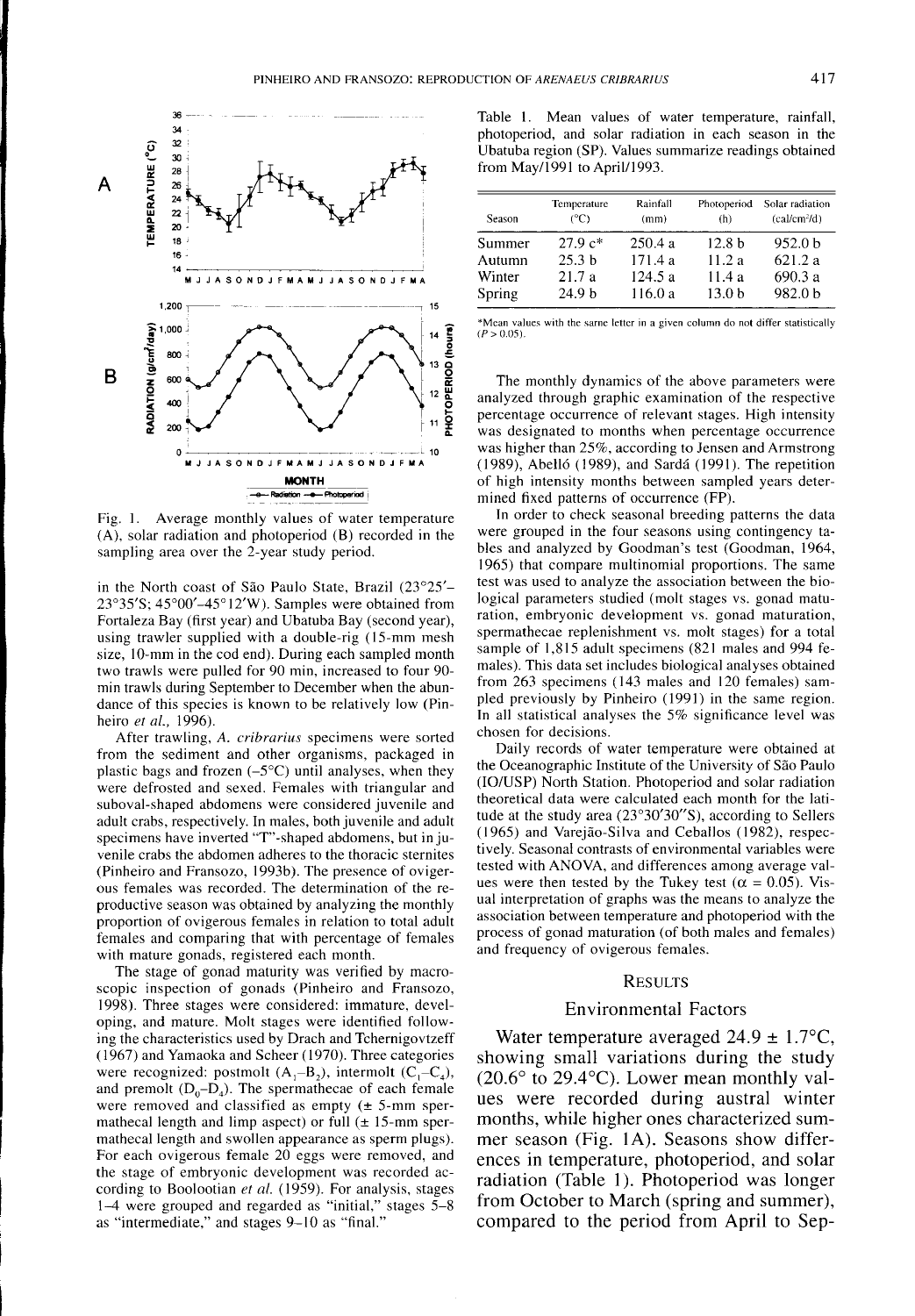| Table 2. Arenaeus cribrarius (Lamarck, 1818). Number   |  |  |  |
|--------------------------------------------------------|--|--|--|
| of individuals of each category collected monthly from |  |  |  |
| May/1991 to April/1993 in Ubatuba region (SP).         |  |  |  |

|              | Males                   |     |                | Females           |                          |       |  |
|--------------|-------------------------|-----|----------------|-------------------|--------------------------|-------|--|
| Month/Year   | Juvenile Adult          |     |                | (without<br>eggs) | Juvenile Adult Ovigerous | Total |  |
| May/1991     | 10                      | 31  | 1              | 6                 | 3                        | 51    |  |
| June         | 12                      | 58  | 4              | 31                | 8                        | 113   |  |
| July         | 27                      | 62  | 10             | 16                | 7                        | 122   |  |
| August       | 12                      | 9   | 4              | 10                | 5                        | 40    |  |
| September    | 16                      | 30  | 5              | 25                | 20                       | 96    |  |
| October      | 6                       | 23  |                | 13                | 13                       | 55    |  |
| November     | 12                      | 45  | 4              | 33                | 5                        | 99    |  |
| December     | 1                       | 4   |                | 1                 | 1                        | 7     |  |
| January/1992 | $\overline{2}$          | 10  | 1              | 8                 | 5                        | 26    |  |
| February     | $\overline{c}$          | 23  |                | $\overline{11}$   | 42                       | 78    |  |
| March        | 17                      | 14  | 9              | 14                | 10                       | 64    |  |
| April        | 20                      | 18  | 12             | 28                | $\overline{c}$           | 80    |  |
| May          | ı                       | 31  | I              | 10                |                          | 43    |  |
| June         | 13                      | 38  | 5              | 68                | 3                        | 127   |  |
| July         | 4                       | 16  | 1              | 40                | 13                       | 74    |  |
| August       | 8                       | 32  | 5              | 60                | 7                        | 112   |  |
| September    | $\overline{\mathbf{3}}$ | 27  |                | 76                | 4                        | 110   |  |
| October      | 3                       | 27  |                | 51                | 4                        | 85    |  |
| November     | $\overline{\mathbf{3}}$ | 41  |                | 44                | 3                        | 91    |  |
| December     | 6                       | 18  | $\overline{c}$ | 39                | 3                        | 68    |  |
| January/1993 | 32                      | 28  | 19             | 21                | 14                       | 114   |  |
| February     | 23                      | 28  | 9              | 25                | 3                        | 88    |  |
| March        | 15                      | 38  | 8              | 52                | $\overline{c}$           | 115   |  |
| April        | 5                       | 37  |                | 49                | $\overline{4}$           | 95    |  |
| Total        | 253                     | 688 | 100            | 731               | 181                      | 1,953 |  |

tember (autumn and winter) (Fig. lB). Solar radiation followed a similar pattern.

## Relative Abundance

A total of 1,953 specimens of *A. cribrarius,* 941 males (253 juvenile and 688 adult) and 1,012 females (100 juvenile, 912 adult, of which 181 ovigerous), were obtained (Table 2). Nonovigerous females (80.2%) outnumbered ovigerous females (19.8%).

Ovigerous females were present throughout the study period (Fig. 2A), with higher percentage during the first year, showing variation from 3.7% to 79.3%. A fixed pattern (FP) was verified in January and July (Fig. 7), corresponding to a higher intensity during summer, which contrasts with a secondary peak in winter  $(P > 0.05)$  (Fig. 2B). The percentage during winter was significantly different when compared to summer and autumn values, but not different from those in spring  $(P > 0.05)$ .

### Molting

Adult postmolt males were recorded during the whole sampling period (Fig. 3A), and an



Fig. 2. *Arenaeus cribrarius* (Lamarck, 1818). A) Monthly frequency, and B) proportion of both ovigerous and nonovigerous adult females in each season over the study period (bars filled with the same pattern and sharing at least one small letter are not significantly different; bars filled with a different pattern within a given season and sharing at least one capital letter are not significantly different).

FP was observed for July, September, and December (Fig. 7). Intermolt individuals showed a continuous FP, with monthly frequencies ranging between 28.6% and 89.2%. Proportions of each molt stage did not differ significantly among seasons  $(P > 0.05)$  (Fig. 3B).

Adult postmolt females were more frequent from June to August 1991, in May 1992, and April 1993 (Fig. 3C). No FP was detected after interannual comparisons for data grouped monthly (Fig. 7). When data were sorted by seasons, no Significant differences were found for the occurrence of adult premolt females. In contrast, postmolt females peaked in autumn and differed significantly with their occurrence in summer ( $P < 0.05$ ). Regarding the intermolt stage, this trend was inverted (Fig. 3D).

## Gonads

Generally, the percentage of adult males with mature gonads was higher than 27%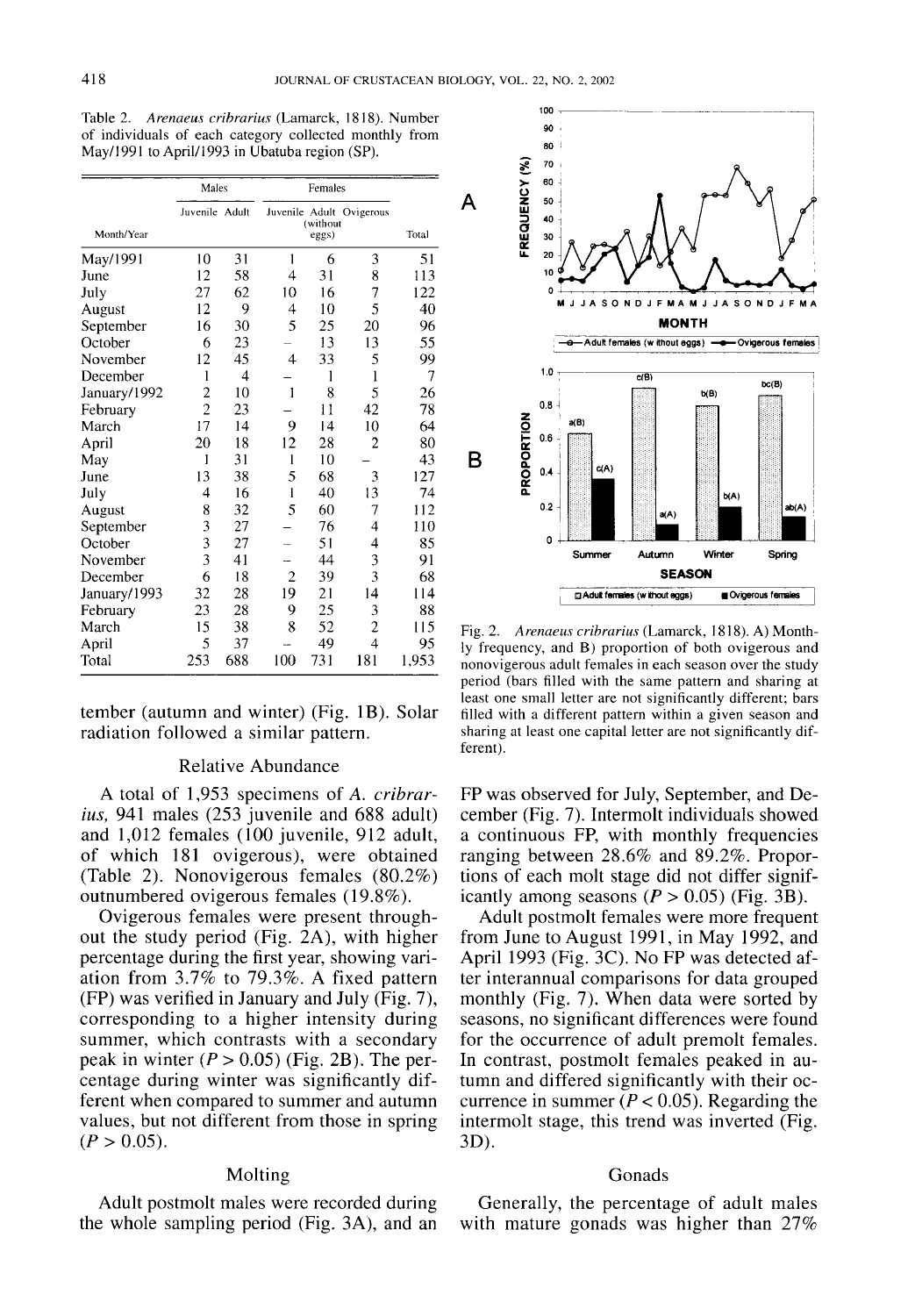

Fig. 3. *Arenaeus cribrarius* (Lamarck, 1818). Molt stages of adult specimens by month (A = males; C = females) and season ( $B$  = males;  $D$  = females) over the study period (bars filled with the same pattern and sharing at least one small letter are not significantly different; bars filled with a different pattern within a given season and sharing at least one capital letter are not significantly different).

throughout the study (Fig. 4A), showing a long FP (Fig. 7). During autumn, no significant difference was found between frequencies of males with developing and mature gonads ( $P > 0.05$ ). In the remaining seasons, males with mature gonads outnumbered males with developing and immature gonads (Fig. 4B).

Of the 912 adult females analyzed, 61.1% contained developing gonads while 38.9% had mature gonads. Developing females were more frequent from May to September 1991, May 1992, and from March to April 1993, showing an FP from April to June (autumn). Mature specimens were particularly common from October 1991 to April 1992 and from June 1992 to March 1993 (Fig. 4C), with an

FP observed between October and March (Fig. 7). Higher proportions of females with mature gonads occurred during months when photoperiod was also higher (spring and summer). During spring most adult females had mature gonads. Higher proportion of individuals with mature gonads in spring contrasts with both values during summer/winter and autumn. The pattern was inverted for developing individuals, which were predominant in autumn but less frequent in spring (Fig. 4D).

# Condition of Spermathecae

Adult females with full spermathecae were recorded throughout the study period (Fig. SA), but an FP was evident for May, June, and November (Fig. 7). Individuals with full

419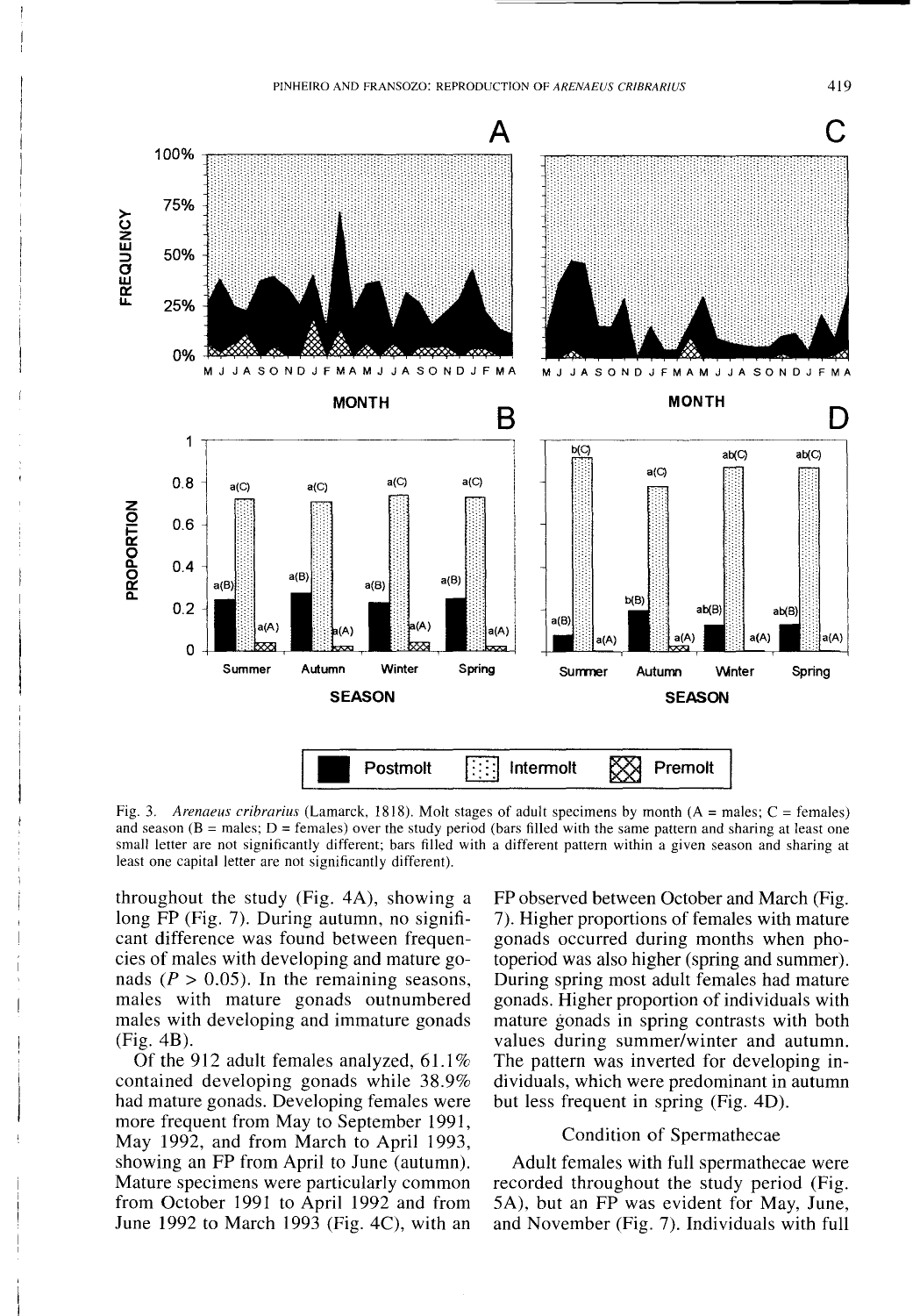

Fig. 4. *Arenaeus cribrarius* (Lamarck, 1818). Gonad stages of adult specimens by month (A = males; C = females) and season ( $B =$  males;  $D =$  females) over the study period (bars filled with the same pattern and sharing at least one small letter are not significantly different; bars filled with a different pattern within a given season and sharing at least one capital letter are not significantly different).

spermathecae were more frequent during autumn, contrasting with the remaining seasons. The inverted trend was observed for crabs bearing empty spermathecae (Fig. 5B).

### Embryonic Stages

Ovigerous females were obtained in all monthly samples (Fig. 6A), with an FP verified for January and July (Fig. 7). Females carrying early-extruded eggs were obtained in samples taken throughout the study period, with an FP occurring from January to April and June to October (Fig. 7). No FPs were distinguished in the case of females bearing late-staged embryos; however, their frequency was relatively high during spring and summer. From a total of 181 ovigerous females, 55.8% carried early embryos, 24.9% intermediate embryos, and 19.3% late embryos. No seasonal differences were found in the occurrence of any of these developmental stages (Fig. 6B).

# Association Between the Parameters Examined

Within the postmolt condition, males with developing gonads (56.6%) were more frequent than those bearing immature (32.8%) or mature (10.6%) gonads. Differences between the two latter categories are not significant ( $P > 0.05$ ). Most of the intermolt males had mature gonads (65.3%), contrast-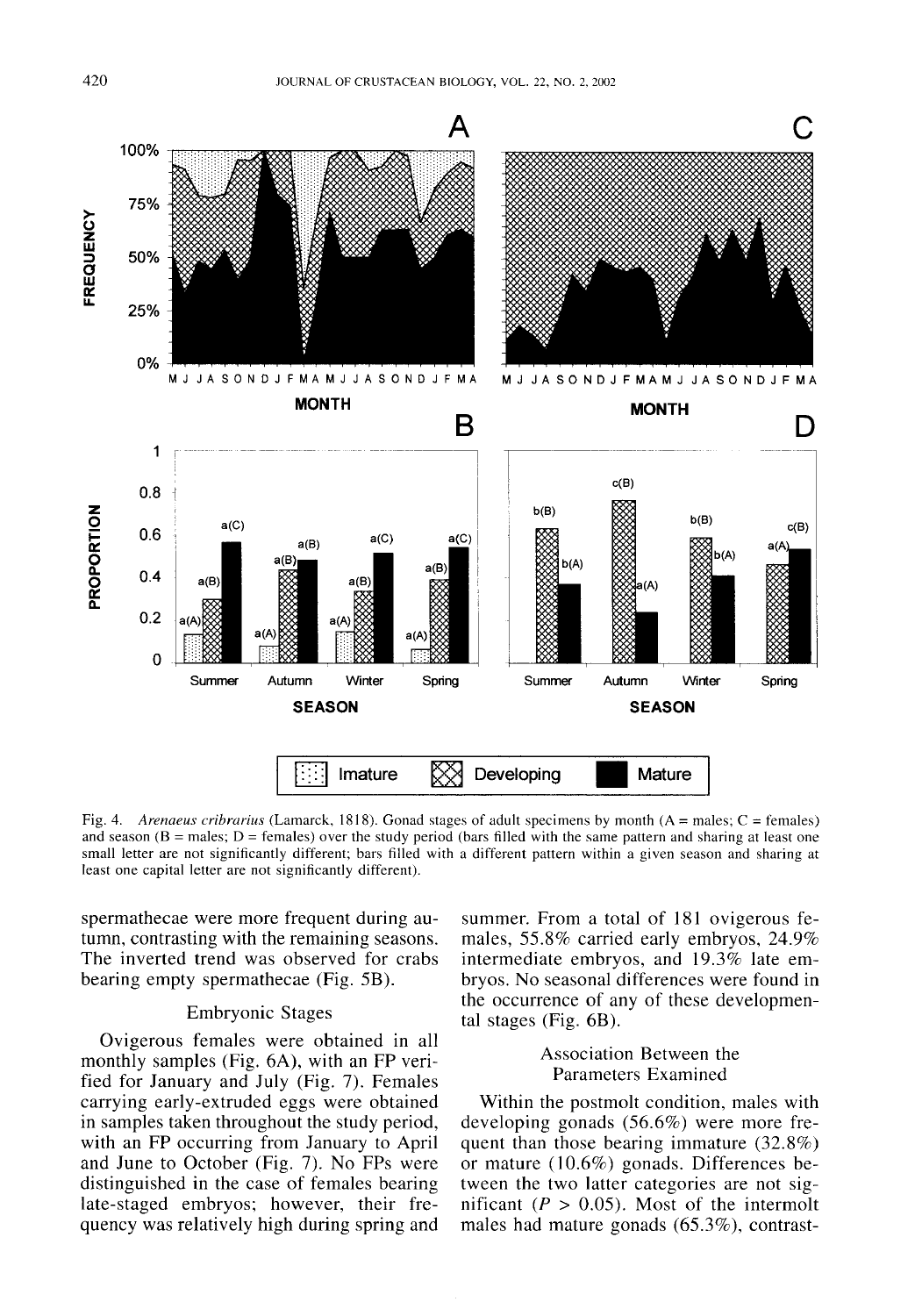

Fig. 5. Arenaeus cribrarius (Lamarck, 1818). Spermathecal replenishment stage of adult females by month (A) and season (B) over the study period (bars filled with the same pattern and sharing at least one small letter are not significantly different; bars filled with a different pattern within a given season and sharing at least one capital letter are not significantly different).

ing with the proportion of developing (27.7%) and immature (7.0%) individuals. In premolt crabs no such differences were observed.

In postmolt adult females, 93.6% had developing gonads, which significantly differed from the percentage of crabs with mature  $(0.7\%)$  or immature  $(5.7\%)$  gonads (P < 0.05). Considering intermolt females, the occurrence of developing gonads (52.6%) prevailed over mature (47.2%) and immature  $(0.2\%)$  ( $P < 0.05$ ). In the case of premolt crabs, the high frequency of individuals with developing gonads (90.9%) contrasts with the much lower frequency of crabs with mature and immature gonads, which were not statistically significant ( $P > 0.05$ ).

Full spermathecae were found in 252 of the 994 females analyzed. Both postmolt (53.2%) and intermolt crabs (46.8%) were found in the condition. No premolt females were found with full spermathecae. In general, higher occurrence of full spermathecae was found in individuals with developing gonads (96.4%). Crabs with gonads in other developmental stages and with full spermathecae were not

Fig. 6. *Arenaeus eribrarius* (Lamarck, 1818). Embryonic developmental stages of ovigerous females by month (A) and season (B) over the study period (bars filled with the same pattern and sharing at least one small letter are not significantly different; bars filled with a different pattern within a given season and sharing at least one capital letter are not significantly different).

found. Similar results were obtained for each molt stage, with 96.3% for postmolt and 96.6% for intermolt crabs.

From the 219 ovigerous females analyzed, 56.6% carried early eggs, whereas intermediate and final eggs accounted for 22.4% and 21.0%, respectively. The ovigerous females were found with either mature (22.4%) or developing (77.6%) gonads. No ovigerous females with immature gonads were recorded. Within females carrying early embryos, 90.3% had mature gonads, contrasting with the small percentages of crabs with immature and mature gonads, which did not differ significantly ( $P > 0.05$ ). A very similar trend was observed for females with intermediate eggs. The only difference was a reduction of the frequency of females with developing gonads (71.4%). For females with late embryos, the percentage of females with developing and mature gonads was the same (50%).

### **DISCUSSION**

Mate recognition and copulation are considered ethological characters triggering the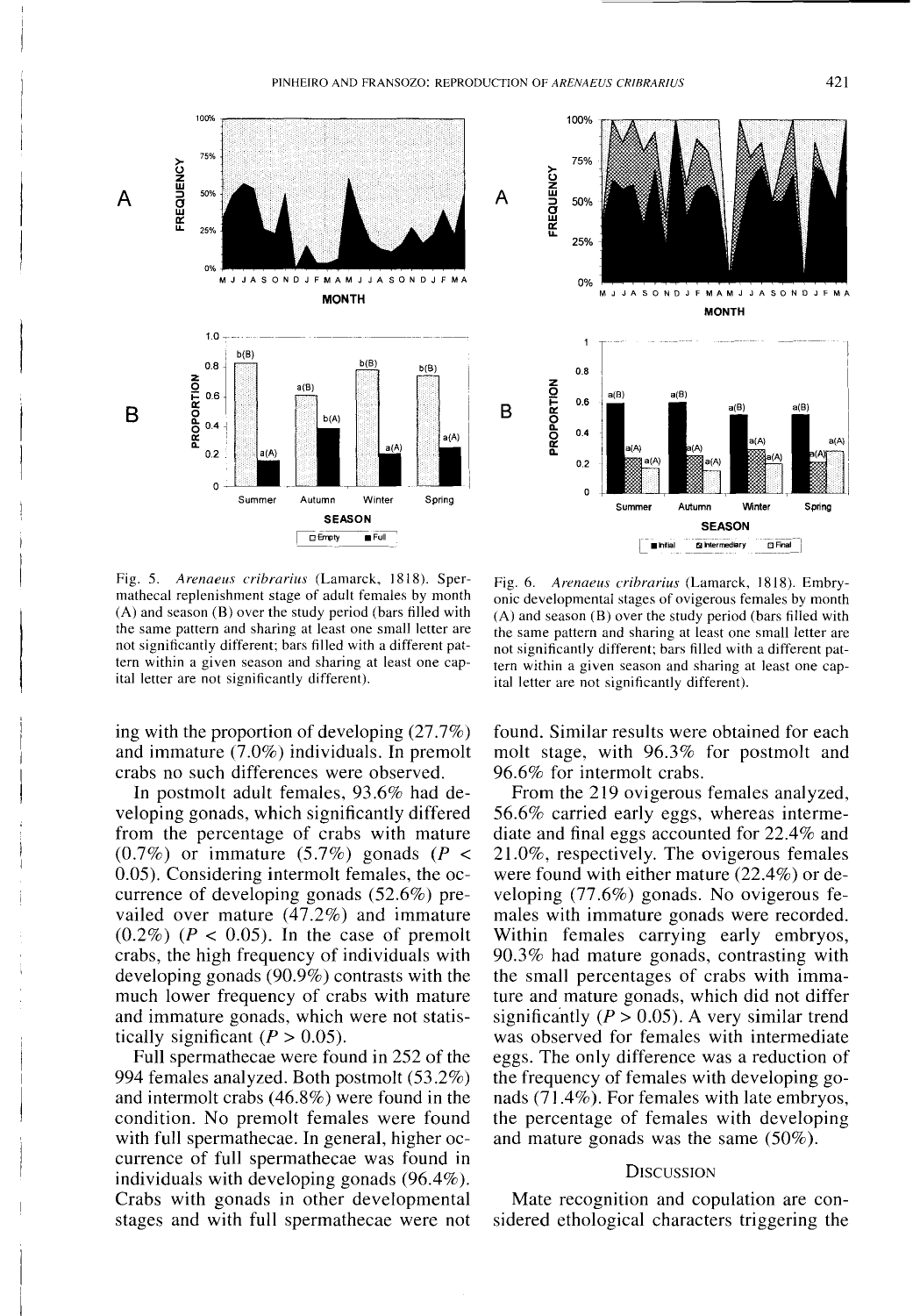

Fig. 7. *Arenaeus cribrarius* (Lamarck, 1818). Monthly and seasonal occurrence of fixed patterns (FP) verified for the main reproductive features during the period encompassed from May/1991 to April/1993 ( $F =$  means frequency of occurrence;  $FP = fixed$  patterns of occurrence).

reproductive cycle of crustaceans, showing great importance in the determination of the onset of reproduction (Mori, 1987). During mating, brachyuran males transfer their spermatophores to the females' spermathecae where they are stored until fecundation. In the beginning, the consistency of spermatophores is gelatinous, as sperm plugs, and they persist for a period that varies among species. Within the Portunidae, this period may be extremely short (Spalding, 1942; Abelló, 1989) or relatively long, lasting for about one month (Ryan, 1967b; Choy, 1988). The high percentage of intermolt *A. cribrarius* females with full spermathecae indicates that this species follows the latter pattern. In portunids, the mating period can be detected by means of analyzing the monthly frequency

of adult postmolt females throughout the year (Bawab and El-Sherief, 1988) and confirmed by analyses of spermathecal condition. This is particularly important in species with long storage periods such as *A. cribrarius* females that mate during the postmolt stage (Pinheiro and Fransozo, 1999). Mating is more likely to occur during autumn, although females with full spermathecae were sampled nearly year-round. Also in autumn, there was a higher incidence of postmolt females and a regression of gonads in males and females, presumably as a result of sperm transfer and energetic allocation for the molting process, respectively. The high breeding intensity in spring and summer is the more common pattern in portunid crabs, but there are some portunids that breed mainly during the coldest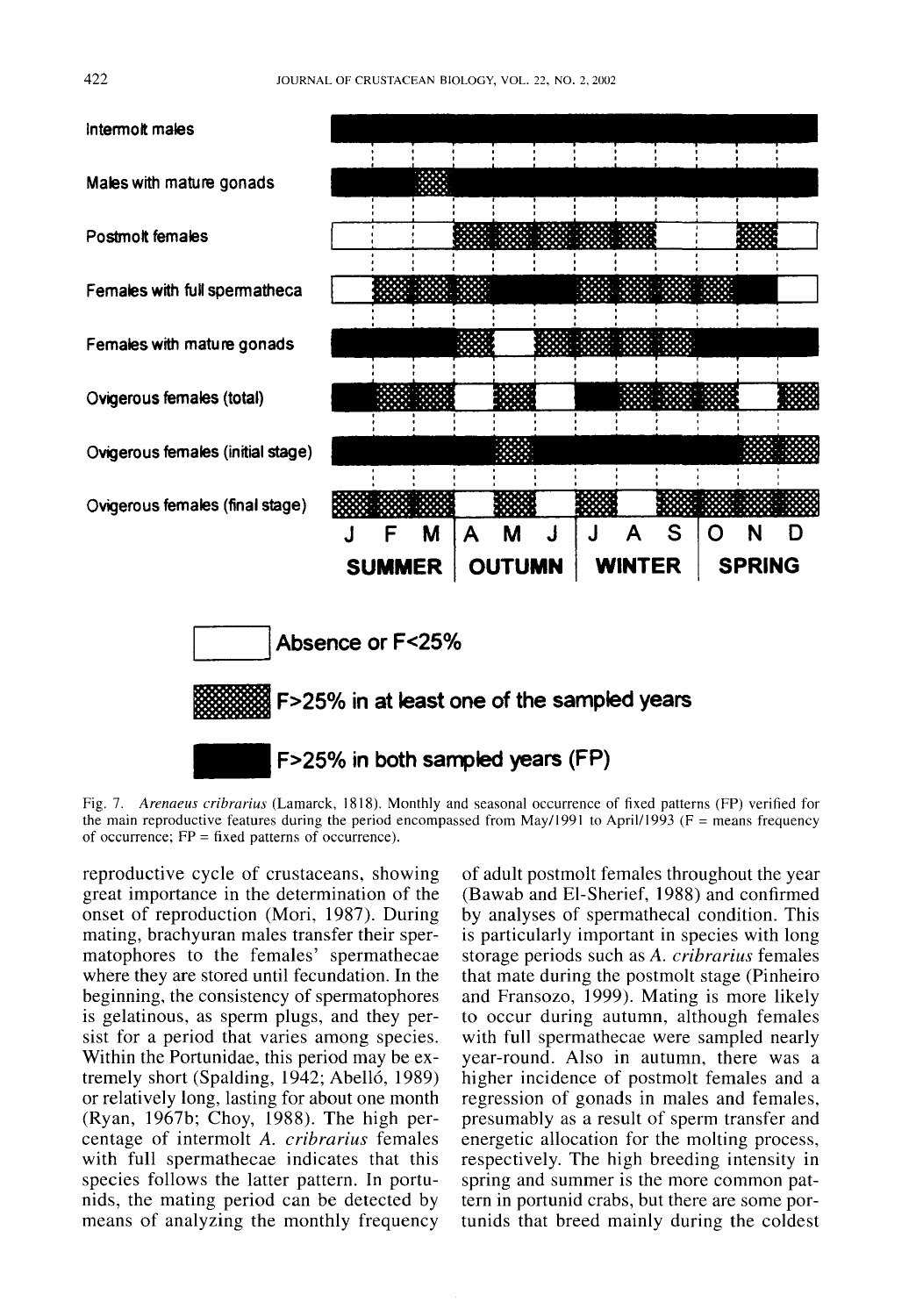|                                               |                                |                                   |                           | Reproductive | Year seasons <sup>(1)</sup> |              |              |               |
|-----------------------------------------------|--------------------------------|-----------------------------------|---------------------------|--------------|-----------------------------|--------------|--------------|---------------|
| <b>Species</b>                                | Source (year)                  | Locality (country)                | Latitude                  | period       | <b>SU</b>                   | $\mathbf{A}$ | W            | SP            |
| Carcinus maenas (Linnaeus, 1758)              | Broekhuysen (1936)             | Den Helder (Holland)              | $52^{\circ}54'$ N         | D            |                             | $\ast$       | ****         | $\ast$        |
| <i>Liocarcinus holsatus</i> (Fabricius, 1798) | Choy (1988)                    | Gower Peninsula (England)         | $51^\circ 33'$ N          | <b>SC</b>    | $\ast$                      |              | ****         | ****          |
| Liocarcinus puber (Linnaeus, 1767)            | Choy (1988)                    | Gower Peninsula (England)         | 51°33'N                   | D            |                             |              | ****         | sk.           |
| Liocarcinus depurator (Linnaeus, 1758)        | Mori and Zunino (1987)         | Gulf of Genova (Italy)            | $44^{\circ}18'$ N         | <b>SC</b>    | $\ast$                      |              | ****         | $\mathcal{R}$ |
| Macropipus tuberculatus (Roux, 1830)          | Mori (1987)                    | Gulf of Genova (Italy)            | $44^{\circ}18'$ N         | D            |                             | ****         | ****         |               |
| Macropipus puber (Linnaeus, 1767)             | González-Gurriarán (1985)      | Ria de Arousa (Spain)             | $42^{\circ}18'$ N         | <b>SC</b>    | $\mathcal{H}$               |              | ****         | ****          |
| <i>Macropipus tuberculatus (Roux, 1830)</i>   | Abelló (1989)                  | Barcelona (Spain)                 | $41^{\circ}50'$ N         | D            | 宋                           | ****         | ****         |               |
| Liocarcinus depurator (Linnaeus, 1758)        | Fernández et al. (1991)        | Ria de Arousa (Spain)             | $41^{\circ}28'$ N         | SC           | $\ast$                      |              | ****         | ****          |
| Callinectes sapidus Rathbun, 1869             | Dudley and Judy (1971)         | Beaufort Inlet (USA)              | $34^{\circ}43'$ N         | D            | ****                        |              |              | ****          |
| Callinectes arcuatus Ordway, 1863             | Paul (1982)                    | Huizake-Caimanero Lagoon (Mexico) | $22^{\circ}48'N$          | <b>SC</b>    | $***$ **                    | sk.          | ****         | ****          |
| Callinectes toxotes (Ordway, 1863)            | Paul (1982)                    | Huizake-Caimanero Lagoon (Mexico) | $22^{\circ}48'N$          | D            |                             | ****         | ****         |               |
| Scylla serrata (Forskål, 1775)                | Prasad and Neelakantan (1989)  | Karwar (India)                    | $14^{\circ}50'$ N         | <b>SC</b>    | 火                           | ****         | ****         | 宋             |
| Portunus pelagicus (Linnaeus, 1758)           | Ingles and Braum (1989)        | Ragay Gulf (Philippines)          | 13°30'N                   | <b>SC</b>    | ****                        | $\ast$       | ****         | *             |
| Portunus pelagicus (Linnaeus, 1758)           | Batoy et al. (1987)            | Ormoc (Philippines)               | $11^{\circ}00'$ N         | C            | ****                        | ****         | ****         | ****          |
| <i>Portunus pelagicus</i> (Linnaeus, 1758)    | Pillay and Nair (1971)         | Cochin Backwaters (India)         | 9°58'N                    | SC           | 冰                           | ****         | ****         | $\ast$        |
| Callinectes danae Smith, 1869                 | Pita et al. (1985)             | Santos, SP (Brazil)               | $24^{\circ}00^{\prime}S$  | <b>SC</b>    | $\star$                     |              | $\mathbf{x}$ | ****          |
| Arenaeus cribrarius (Lamarck, 1818)           | Pinheiro and Fransozo (1994)   | Ubatuba, SP (Brazil)              | 23°29'S                   | <b>SC</b>    | ****                        |              | ж            | ****          |
| Portunus spinimanus Latreille, 1819           | Santos (1994)                  | Ubatuba, SP (Brazil)              | 23°30'S                   | <b>SC</b>    | $\mathcal{M}$               |              | ****         | ****          |
| Arenaeus cribrarius (Lamarck, 1818)           | This study                     | Ubatuba, SP (Brazil)              | $23°30'$ S                | SC           | ****                        |              | ****         | ****          |
| Charybdis natator (Herbst, 1789)              | Sumpton (1990)                 | Moreton Bay (Australia)           | $27^{\circ}00^{\prime}$ S | SC           | ****                        |              | $\ast$       | ****          |
| Portunus pelagicus (Linnaeus, 1758)           | Campbell and Fielder (1986)    | Moreton Bay (Australia)           | $27^{\circ}00^{\prime}$ S | <b>SC</b>    | ****                        | ×.           | ****         | ****          |
| Portunus sanguinolentus (Herbst, 1783)        | Campbell and Fielder (1986)    | Moreton Bay (Australia)           | $27^{\circ}00^{\prime}$ S | D            | ****                        |              | ****         | ****          |
| Callinectes danae Smith, 1869                 | Branco et al. (1992)           | Lagoa da Conceição, SC (Brazil)   | 27°35'S                   | <b>SC</b>    | ****                        | $\mathbf{r}$ | $\mathbf{A}$ | ****          |
| Ovalipes punctatus (De Haan, 1833)            | Du Preez and McLachalan (1984) | Port Elizabeth (South Africa)     | $34^{\circ}00^{\prime}$ S | <b>SC</b>    | $\ast$                      | ****         | ****         | $\ast$        |
| Scylla serrata (Forskål, 1775)                | Hill (1975)                    | Kleinmond Estuary (South Africa)  | $34°36'$ S                | <b>SC</b>    | ****                        |              |              | ****          |
| Ovalipes catharus (White, 1843)               | Armstrong (1988)               | Blueskin Bay (New Zealand)        | $45^{\circ}52^{\prime}S$  | D            | ****                        |              |              | ****          |

Table 3. Review of reproductive period of some portunid species (D = discontinuous; SC = seasonal-continuous; C = continuous) estimated from the temporal occurrence of ovigerous females and/or adult females with mature gonads.

(1) Symbols representing reproductive intensity in each season (SU = summer; A = autumn; W = winter; SP = spring) are as follows: \*\*\*\* = high intensity; \* = low intensity; - = absence of ovigerous females and/or adult fema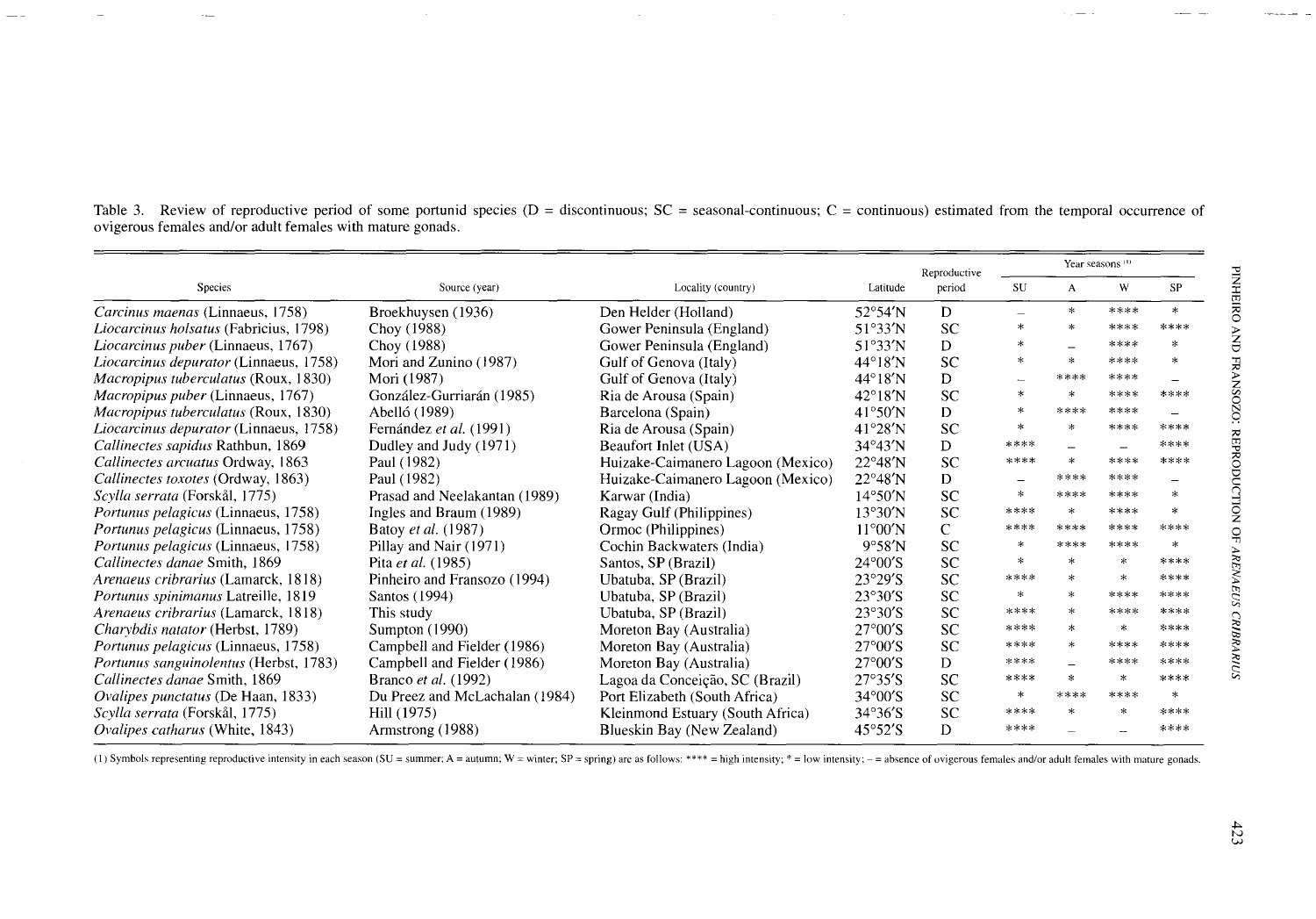months (Table 3). *Arenaeus cribrarius* in this study shows summer and spring breeding that conforms to results of Branco *et al.* (1990) farther south in the Conceição Lagoon, Brazil (27°35'S). By examining the geographical 10 cations of the portunid species cited in Table 3, it can be concluded that breeding mainly during the coldest months of the year is most frequent at higher latitudes.

According to Sather (1966), molting activity in crustaceans is higher during warmer months. However, the reduced temperature range verified in tropical regions favor the extension of the molting season (Churchill, 1919; Travis, 1954), contrary to what is observed in temperate regions where winter is more severe (Carlisle, 1957). As expected, molting activity was recorded throughout the study period in *A. cribrarius,* with a noticeable asynchrony between sexes, which is a characteristic feature of portunids (Hartnoll, 1969). Hartnoll mentioned that molting in males does not markedly affect the reproductive process of portunids, because of their specific mating system and lengthy intermolt period. For females, however, mating takes place during the postmolt phase, conditioning the reproductive timing in this species.

According Pinheiro and Fransozo (1999), *A. cribrarius* females are copulated before puberty molt during first postmolt adult instar. The number of adult instars differs among portunid species, ranging from two for *Portunus sanguinolentus* (Herbst, 1783) to five for *Charybdis* (C.) *feriatus* (Linnaeus, 1758), according Ryan (1967b) and Campbell and Fielder (1988), respectively. *Arenaeus cribrarius* may be at least a second mature instar, because 1% of adult females were observed in premolt condition. The females that are not copulated at puberty molt can be at another instar but with an observed shortening of mating behavior (Pinheiro and Fran-SOZO, 1999).

The delimitation of the reproductive season in pleocyemates has been obtained by estimating the period in which ovigerous females appear in the population. Despite Ryan's (1967a) statement suggesting the use of gonad development analyses to support such data, some authors verified that there is agreement between both methods (Batoy *et al.,* 1987). The association found between molting and gonadal development in *A. cribrarius* indicates that molting coincides

with gonad regression. This is due to the energetic partitioning between somatic growth and reproduction (Adiyodi and Adiyodi, 1970), which are the biological processes that demand the most energy, more than all the remaining physiological activities together (Adiyodi, 1985). Many temperate brachyurans follow a seasonal breeding cycle, mainly breeding during spring and summer when environmental conditions are more favorable for survival of offspring and ceasing completely during winter (Warner, 1977). Tropical and deep-water crustaceans generally breed continuously year-round as a result of the low temperature variation in those regions (Sastry, 1983). This pattern may be easily recognized in Table 3, because there is a clear contrast between portunids from higher latitudes and those species distributed near the equator. The influence of environmental factors on the reproduction of crustaceans is often reported in the literature (Orton, 1920; Segerstrale, 1970; Steele *et al.,* 1977; Campbell and Fielder, 1986). Water temperature and photoperiod are the most relevant parameters affecting the reproductive cycle (Payen, 1980-81), but light intensity is the main factor triggering oogenesis. Photoperiod and temperature increase promote a higher metabolic rate and raise the neuroendocrinological sensibility, thus inducing gametogenesis (Laubier-Bonichon, 1978). Water temperature is negatively correlated with duration of embryonic and postembryonic development in crustaceans (Wear, 1974; Pinheiro *et al.,* 1994); therefore, summer breeding would favor survivorship (Giese, 1959). Anderson *et al.* (1977) and Stuck and Truesdale (1988) recorded high frequency of *A. cribrarius* ovigerous females during spring and summer, corroborating the present study. However, winter temperatures do not seasonally constrain reproduction in tropical populations of *A. cribrarius* because ovigerous specimens have been recorded when water temperature varied from 19° to 31°C. Yet, their occurrence during warmer months, when temperatures ranged from  $28^{\circ}$  to  $31^{\circ}$ C, is more frequent (Pinheiro *et al.,* 1996). Pinheiro and Terceiro (2000) explain the high frequency of ovigerous females during winter by the spawning of primiparous females, because mating occurs chiefly in autumn.

Several authors have shown that breeding portunid females migrate to specific areas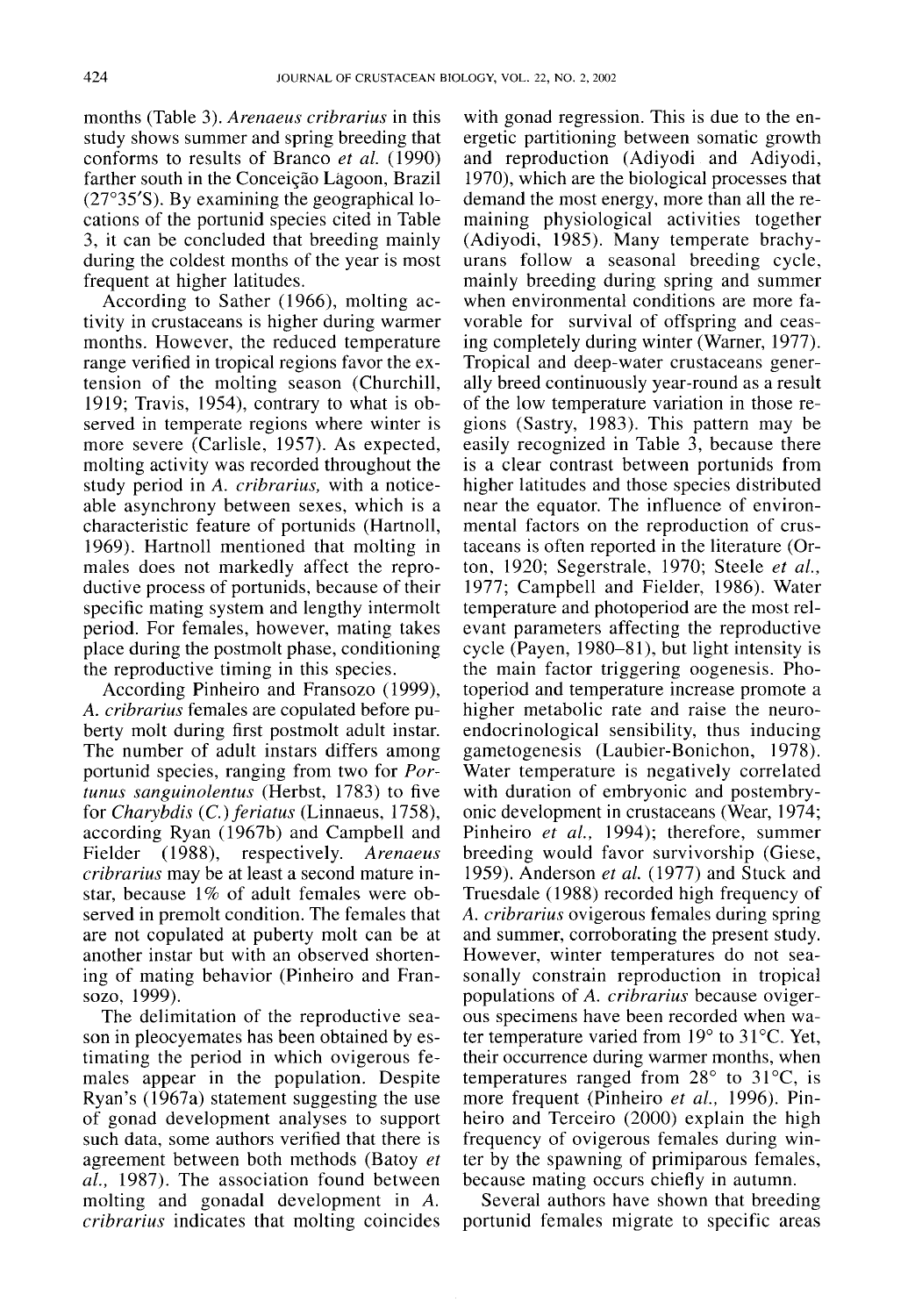where they incubate their eggs (Williams and Hill, 1982; Archambault *et ai.,* 1990). Among the possible environmental conditions required for egg-carrying females, the granulometry of the sediment (Churchill, 1919; Broekhuysen, 1936; Pinheiro *et ai., 1996),* and temperature / salinity levels (Sandoz and Rogers, 1944; Costlow and Bookhout, 1959) are known to particularly favor brooding. According to Pinheiro *et ai.* (1996), ovigerous females of *A. cribrarius* in Fortaleza Bay show significant association with sediment comprised of coarse (0.5-1.0 mm) and intermediate (0.25-0.5 mm) sand grains than with other environmental factors. Lower abundance of ovigerous females in Ubatuba Bay (second year of samples) is probably a result of migration of breeding females to other areas, because very fine sediments are found in the deeper bottoms of Ubatuba Bay (Nakagaki, 1994), contrasting with Fortaleza Bay (first year of samples).

The long breeding season verified for A. *cribrarius* can be due to the average high water temperature and reduced variation of both temperature and photoperiod, which characterize the intertropical region. The occurrence of multiple broods in portunids (Mori, 1987; Bawab and EI-Sherief, 1988) was also attributed to *A. cribrarius* by Pinheiro and Fransozo (1999). According these authors *A. cribrarius* females may incubate six successive broods without molting and produce at least two successive broods in a single mature instar because 50% of the ovigerous females carrying late embryos also had mature gonads. This aspect explains continuous reproduction in this species.

Seasonal reproduction may be advantageous in the case of coexistence between species with similar trophic niche, behavior patterns, or environmental requirements. *Caiiinectes* spp. may show temporal partitioning of their environment (Paul, 1982; Negreiros-Fransozo and Fransozo, 1995). Asynchronous occurrence between ovigerous females of C. *ornatus* (summer) and C. *danae* (winter) observed by Negreiros-Fransozo and Fransozo (1995) is also suggested in Pinheiro *et ai.* (1997), who showed a broad niche overlap (40.2%) between these species. According these authors, there is also a high niche overlap between *A. cribrarius* and those portunids (42.9% with C. *ornatus* and 59.5% with C. *danae),* which indicates that interspecific competition is likely to occur, exhorting direct pressure on reproduction.

The classification of the breeding season, as proposed by Sastry (1983) for crustaceans, addresses two different cases: continuous and discontinuous reproduction. However, if duration, occurrence, and intensity of breeding are taken into account, then a redefinition of such classification would be desirable in cases when a wider array of reproductive patterns is discernible, as it can be verified in the Portunidae (Table 3). In this way, continuous reproduction should be applied when ovigerous individuals and/or females bearing mature gonads are present year-round with similar monthly frequencies throughout. If breeding is still recorded over all the year, but monthly frequency of reproducing females varies with recognizable periods of higher reproductive activity, then seasonal-continuous reproduction would apply. Finally, if the presence of ovigerous specimens and/or females with mature gonads are restricted to a determined period, or season, then seasonal reproduction may be used.

Studies on the reproduction of portunids often show asynchronous molting between adult males and females. This is particularly common if restricted areas, e.g., small bays, are chosen for sampling (Pinheiro and Fransozo, 1994). Larger areas are, however, adequate if one intends to describe breeding seasons, mating events, and oviposition within a given population. Preferentially, an extensive sampling program should be also adopted, including monthly samples over a period of at least one year. This would prevent the absence of certain population categories in samples. Lacking ovigerous females during certain occasions, as obtained by Pinheiro *et al.* (1996), may be related to the sampling procedure in a single bay. In contrast, intense sampling over larger areas are likely to provide more representative samples, as illustrated in this study where ovigerous A. *cribrarius* females were found in all months.

#### ACKNOWLEDGEMENTS

FAPESP provided financial support as a doctoral scholarship to MAAP (Proc. no. 92/1752-8). We also thank Prof. Dr. Carlos Roberto Padovani (Depto. de Bioestatfstica, IB, UNESP Botucatu) for his help on statistical analyses, Prof. Dr. Cl6vis Alberto Volpe (Depto. de Ciencias Exatas, FCAV, UNESP Jaboticabal) for the photoperiod and solar radiation data, and Profa. Dr. Ilana Wainer (Instituto Oceanográfico/USP) for providing daily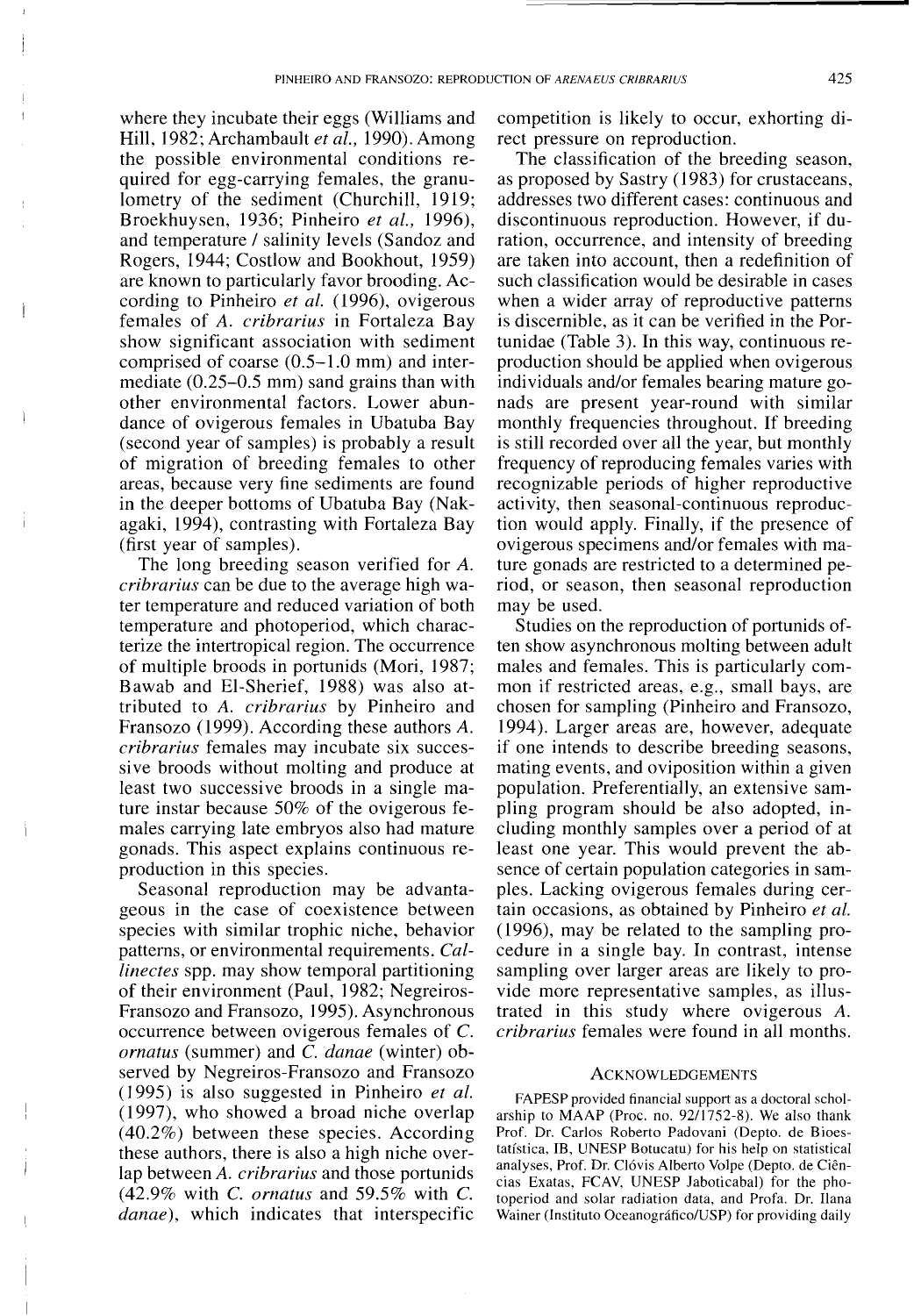readings of water temperature. Special thanks are due to Dr. Gustavo A. de Melo (Museu de Zoologia/USP), Dr. Heloisa M. Amaral (Depto. Zoologia/UNICAMP), Dr. Nilton J. Hebling (Depto. Zoologia, IB/UNESP Rio Claro), and Dr. Wagner C. Valenti (Depto. Biologia Aplicada, FCAV/UNESP Jaboticabal) for their comments and useful suggestions during the public presentation of MAAP's PhD. thesis, which includes the present paper. We are also thankful to MSc. Augusto A. V. Flores for his help in translating this manuscript to English.

#### LITERATURE CITED

- Abelló, P. 1989. Reproductive biology of *Macropipus tubereulatus* (Roux, 1830) (Brachyura: Portunidae) in the northwestern Mediterranean.—Ophelia 30: 47–53.
- Adiyodi, K. G., and R. G. Adiyodi. 1970. Endocrine control of reproduction in decapod Crustacea.-Biological Review 45: 121-165.
- Adiyodi, R. G. 1985. Reproduction and its control. Pp. *147-215 in* D. E. Bliss, ed.-in-chief. The Biology of Crustacea. Vol. 9. D. E. Bliss and L. H. Mantel, eds. Integument, Pigments, and Hormonal Processes. Academic Press, New York, New York.
- Anderson, W. D., J. K. Dias, R. K. Dias, D. M. Cupka, and N. A. Chamberlain. 1977. The macrofauna of the surf zone off Folly Beach, South Carolina.-NOAA Technical Report NMFS/SSRF 704: 1-23.
- Archambault, E. L., E. L. Wenner, and J. D. Whitaker. 1990. Life history and abundance of blue crab, *Callineetes sapidus* Rathbun, at Charleston Harbor, South Carolina.—Bulletin of Marine Science 46: 145-158.
- Armstrong, J. H. 1988. Reproduction in the paddle crab *Ovalipes eathurus* (Decapoda: Portunidae) from Blueskin Bay, Otago, New Zealand.-New Zealand of Marine and Freshwater Research 22: 529-536.
- Batoy, C. B., J. F. Sarmago, and B.C. Pilapil. 1987. Breeding season, sexual maturity and fecundity of the blue crab, *Portunus pelagieus* (L.) in selected coastal waters in Leyte and vicinity, Philippines.---Annals of Tropical Research 9: 157-177.
- Bawab, F. M., and S. S. EI-Sherief. 1988. Stages of the reproductive cycle of the female crab *Portunus pelagieus* (L., 1758) based on the anatomical changes of the spermatheca (Decapoda, Brachyura, Portunidae).-Crustaceana 54: 139-148.
- Boolootian, R. A., A. C. Giese, A. Farmanfarmaian, and J. Tucker. 1959. Reproductive cycles of five west coast crabs.-Physiological Zoology 32: 213-220.
- Branco, J. 0., M. J. Lunardon, M. G. Avila, and C. F. Miguez. 1992. Interação entre fator de condição e índice gonadossomatico como indicadores do perfodo de desova em *Callineetes danae* Smith (Crustacea, Portunidae) da Lagoa da Conceição, Florianópolis, Santa Catarina,
- Brasil.—Revista Brasileira de Zoologia 9: 175-180.<br>
-----, E. Porto-Filho, and A. Thives. 1990. Estrutura das populações, abundância e distribuição dentro de espécies integrantes da famflia Portunidae (Crustacea, Decapoda), na Lagoa da Conceição e área adjacente, Ilha de Santa Catarina, SC, Brasil.-Anais do II Simpósio de Ecossistemas da Costa Sui e Sudeste Brasileira, ACIESP, Aguas de Lindoia, Brazil 2: 294-300.
- Broekhuysen, O. J., Jr. 1936. On development, growth and distribution of *Carcinides maenas* (L.).-Archives Neerlandaises de Zoologie 2: 257-399.
- Campbell, G. R., and D. R. Fielder. 1986. Size at sexual maturity and occurrence of ovigerous females in

three species of commercially exploited portunid crabs in S.E. Queensland.—Proceedings of the Royal Society of Queensland 97: 79-87.

- -, and ———, 1988. Egg extrusion and egg development in three species of commercially important portunid crabs from S.E. Queensland.—Proceedings of the Royal Society of Queensland 99: 93-100.
- Carlisle, D. B. 1957. On the hormonal inhibition of moulting in decapod Crustacea. II. The terminal anecdysis in crabs.—Journal of Marine Biology 36: 291-307.
- Choy, S. C. 1988. Reproductive biology of *Lioeareinus puber* and *L. holsatus* (Decapoda, Brachyura, Portunidae) from the Gower Peninsula, South Wales.--Marine Ecology 9: 227-241.
- Churchill, E. P. 1919. Life history of the blue crab.-Bulletin of the United States Bureau of Commercial Fisheries 36: 93-128.
- Costa, T. M., and M. L. Negreiros-Fransozo. 1996. Fecundidade de *Callineetes danae* Smith, 1869 (Crustacea, Decapoda, Portunidae) na regiao de Ubatuba (SP), Brasi\.-Arquivos de Biologia e Tecnologia 39: 393-400.
- Costlow, J. D., Jr., and C. G. Bookhout. 1959. The larval development of *Callineetes sapidus* Rathbun reared in the laboratory.—Biological Bulletin 116: 373-396.
- Drach, P., and C. Tchemigovtzeff. 1967. Sur la méthode de determination des stades d'intermue et son application génerále aux crustacés.—Vie et Millieu 18: 595-610.
- Dudley, D. L., and M. H. Judy. 1971. Occurrence of larval, juvenile, and mature crabs in the vicinity of Beaufort Inlet, North Carolina.-NOAA Technical Report NMFS 637: 1-10.
- Du Preez, H. H., and A. McLachlan. 1984. Biology of the three spot swimming crab *Ovalipes punetatus* (De Haan). III. Reproduction, fecundity and egg development.-Crustaceana 47: 285-297.
- Fernández, L., E. González-Gurriarán, and J. Freire. 1991. Population biology of *Lioeareinus depurator* (Brachyura: Portunidae) in mussel raft culture areas in the Ria de Arousa (Galicia, NW Spain).-Journal of Maine Biological Association of the United Kingdom 71: 375-390.
- Flores, A. A. v., and M. L. Negreiros-Fransozo. 1998. External factors determining seasonal breeding in a subtropical population of the shore crab *Paehygrap*sus transversus (Gibbes, 1850).-Invertebrate Reproduction and Development 34: 149-155.
- Fransozo, A., M. L. Negreiros-Fransozo, F. L. M. Mantelatto, M. A. A. Pinheiro, and S. Santos. 1992. Composição e distribuição dos Brachyura (Crustacea, Decapoda) do sublitoral não consolidado na Enseada da Fortaleza, Ubatuba (SP).-Revista Brasileira de Biologia 52: 667-675.
- Giese, A. C. 1959. Annual reproductive cycles of marine invertebrates.—Annual Review of Physiology 21: 547-576.
- González-Gurriarán, E. 1985. Reproducción de la nécora *Maeropipus puber* (L.) (Decapoda, Brachyura), y cicio reproductivo en la Ria de Arousa (Galicia, NW Espana).- Boletin del Instituto Espanol de Oceanografia 2: 10-32.
- Goodman, L. A. 1964. Simultaneous confidence intervals for contrasts among multinomial populations.- Annals Mathematical Statistics 35: 716-725.
- --. 1965. On simultaneous confidence intervals for multinomial proportions.—Technometrics 7: 247-254.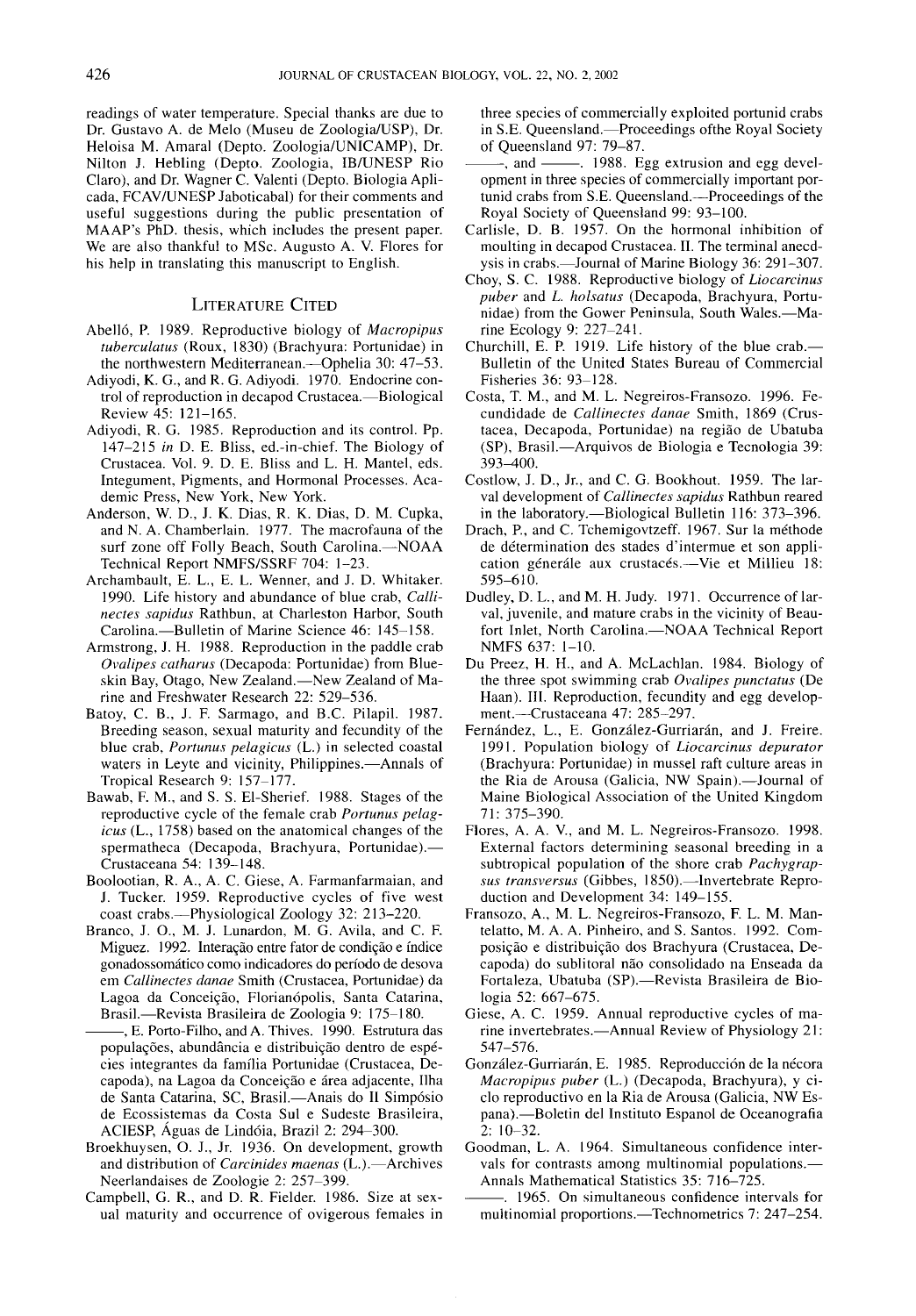- Haefner, P. A., Jr. 1985. The biology and exploration of crabs. Pp. 111-166 *in* D. E. Bliss, ed.-in-chief. The Biology of Crustacea. Vol. 10. A. J. Provenzano, Jr., ed. Economic Aspects: Fisheries and Culture. Academic Press, New York, New York.
- Hartnoll, R. G. 1969. Mating in the Brachyura.---Crustaceana 16: 161-181.
- ~~, and P. Gould. 1988. Brachyuran life history strategies and the optimization of egg production. Pp. *1-9 in* A. A. Fincham and P. S. Rainbow, eds. Aspects of Decapod Crustacean Biology. Clarendon Press, Oxford.
- Heasman, M. P., D. R. Fielder, and R. K. Shepherd. 1985. Mating and spawning in the mudcrab *Scylla serrata* (Forskål) (Decapoda Portunidae), in Moreton Bay, Queensland.-Australian Journal of Marine and Freshwater Research 36: 773-783
- Hill, B. J. 1975. Abundance, breeding and growth of the crab *Scylla serrata* in two South African estuaries.- Marine Biology 32: 119-126.
- Ingles, J. A., and E. Braum. 1989. Reproduction and larval ecology of the blue swimming crab *Portunus pelagicus* in Ragay Gulf, Philippines.--Internacionale Revue der Gesamten Hydrobiologie 74: 471-490.
- Jensen, G. C., and D. A. Armstrong. 1989. Biennial reproductive cycle of blue king crab, *Paralithodes platypus,* at the Pribilof islands, Alaska and comparison to a congener, *P carntschatica.-Canadian* Journal of Fisheries and Aquatic Sciences 46: 932-940.
- Knudsen, J. W. 1964. Observations of the reproductive cycles and ecology of the common Brachyura and crablike Anomura of Puget Sound, Washington.--Pacific Science 18: 3-33.
- Laubier-Bonichon, A. 1978. Ecophysiologie de Ia reproduction chez la crevette *Penaeus japonicus.* Trois anées d'experience en milieu contrôlé.-Oceanologica Acta I: 135-150.
- Little, G. 1968. Induced winter breeding and larval development in the shrimp, *Palaernonetes pugio* Holthuis (Caridea, Palaemonidae).--Crustaceana (Suppl. 2): 19-26.
- Mantelatto, F. L. M., and A. Fransozo. 1997. Fecundity of the crab *Callinectes ornatus* Ordway, 1863 (Decapoda, Brachyura, Portunidae) from the Ubatuba region, São Paulo, Brasil.—Crustaceana 70: 214-226.
- Mori, M. 1987. Observations on reproductive biology, and diet of *Macropipus tuberculatus* (Roux) of the Ligurian Sea.-Investigacion Pesquera 51(Suppl. 1): 147-152.
- ~~, and P. Zunino. 1987. Aspects of the biology of *Liocarcinus depurator* (L.) in the Ligurian Sea.-Investigacion Pesquera 51 (Suppl. 1): 135-145.
- Nakagaki, J. M. 1994. Biologia de Penaeoidea (Crustacea, Decapoda) em Ubatuba (SP).--Master's Thesis, Instituto de Biociências, UNESP Botucatu, Botucatu, Brazil. Pp. 1-76.
- Negreiros-Fransozo, M. L., and A. Fransozo. 1995. On the distribution of *Callinectes ornatus* Ordway, 1863 and *Callinectes danae* Smith, 1869 (Brachyura, Portunidae) in the Fortaleza Bay, Ubatuba, Brazil.—Iheringia 79: 13-25.
- Orton, J. H. 1920. Sea-temperature, breeding and distribution in marine animals.—Journal of the Marine Biological Association of the United Kingdom 12: 339-366.
- Paul, R. K. G. 1982. Abundance, breeding and growth of *Callinectes arcuatus* Ordway and *Callinectes tox-*

*otes* Ordway (Decapoda, Brachyura, Portunidae) in a lagoon system on the Mexican Pacific coast.-Estuarine, Coastal and Shelf Science 14: 13-26.

- Payen, G. G. 1980-81. Aspects fondamentaux de I'endocrinologie de la reproduction chez les crustacés marins.- Oceanis 6: 309-339.
- Pillay, K. H., and N. B. Nair. 1971. The annual reproductive cycles of *Uca annulipes, Portunus pelagicus* and *Metapenaeus affinis* (Decapoda, Crustacea) from the south-west coast of India.-Marine Biology II: 152-166.
- Pinheiro, M. A. A. 1991. Distribuição e Biologia Populacional do siri chita *Arenaeus cribrarius* (Lamarck, 1818) (Crustacea, Brachyura, Portunidae), na Enseada da Fortaleza, Ubatuba, SP.-Master's Thesis, Universidade Estadual Paulista (UNESP), Campus de Botucatu, Brazil. 175 pp.
- -, and A. Fransozo. 1993a. Análise da relação biométrica do peso úmido pela largura da carapaça para o siri *Arenaeus cribrarius* (Lamarck, 1818) (Crustacea, Brachyura, Portunidae).-Arquivos de Biologia e Tecnologia 36: 331-341.
- $-$ , and  $-$ . 1993b. Relative growth of the speckled swimming crab *Arenaeus cribrarius* (Lamarck, 1818) (Brachyura, Portunidae), near Ubatuba, State of São Paulo, Brazil.--Crustaceana 65: 377-389.
- -, and---- 1994. Dinâmica reprodutiva do siri chita *Arenaeus cribrarius* (Lamarck, 18 I8) (Crustacea, Brachyura), na Enseada da Fortaleza, Ubatuba, SP.-Resumos do II Congresso de Ecologia do Brasil, Londrina, Brasil. P. 399. [Abstract.]
- ~~, and~~. 1997. Cicio reprodutivo de *Arenaeus cribrarius* (Lamarck, 1818) (Crustacea, Brachyura, Portunidae).-Resumos do VII Congresso Latinoamericano de Ciencias do Mar, Santos, Brazil 2: 297, 298. [Abstract.]
- -, and- $\frac{1998}{ }$ . Sexual maturity of the speckled swimming crab *Arenaeus cribrarius* (Lamarck, 1818) (Decapoda, Brachyura, Portunidae), in the Ubatuba littoral, São Paulo State, Brazil.-Crustaceana 71: 434-452.
- ~~, and~~. 1999. Reproductive behavior of the swimming crab *Arenaeus cribrarius* (Lamarck, 1818) (Crustacea, Brachyura, Portunidae) in captivity.--Bulletin of Marine Science 64: 243-253.
- -,--, and M. L. Negreiros-Fransozo. 1994. Estimativa da duração larval em função da temperatura para a Famflia Majidae (Crustacea, Decapoda, Brachyura).—Boletim do Instituto de Pesca, 21(único): 75-81.
- -, and- $-$ . 1996. Distribution patterns of *Arenaeus cribrarius* (Lamarck, 1818) (Crustacea, Portunidae) in Fortaleza Bay, Ubatuba (SP), Brazil.---Revista Brasileira de Biologia 56: 705-716.
- -, and- $-$ , 1997. Dimensionamento e sobreposição de nichos ecológicos dos portunídeos (Decapoda, Brachyura), na Enseada da Fortaleza, Ubatuba, São Paulo, Brasil.-Revista Brasileira de Zoologia 14: 371-378.
- and O. S. L. Terceiro. 2000. Fecundity and reproductive output of the speckled swimming crab *Arenaeus cribrarius* (Lamarck, 1818) (Brachyura, Portunidae).-Crustaceana 73: 1121-1137.
- Pita, J. B., E. S. Rodrigues, R. Graça-Lopes, and J. A. P. Coelho. 1985. Observações bioecológicas sobre o siri *Callinectes danae* Smith, 1869 (Crustacea, Portunidae), no Complexo Baia-Estuario de Santos, Estado de Sao